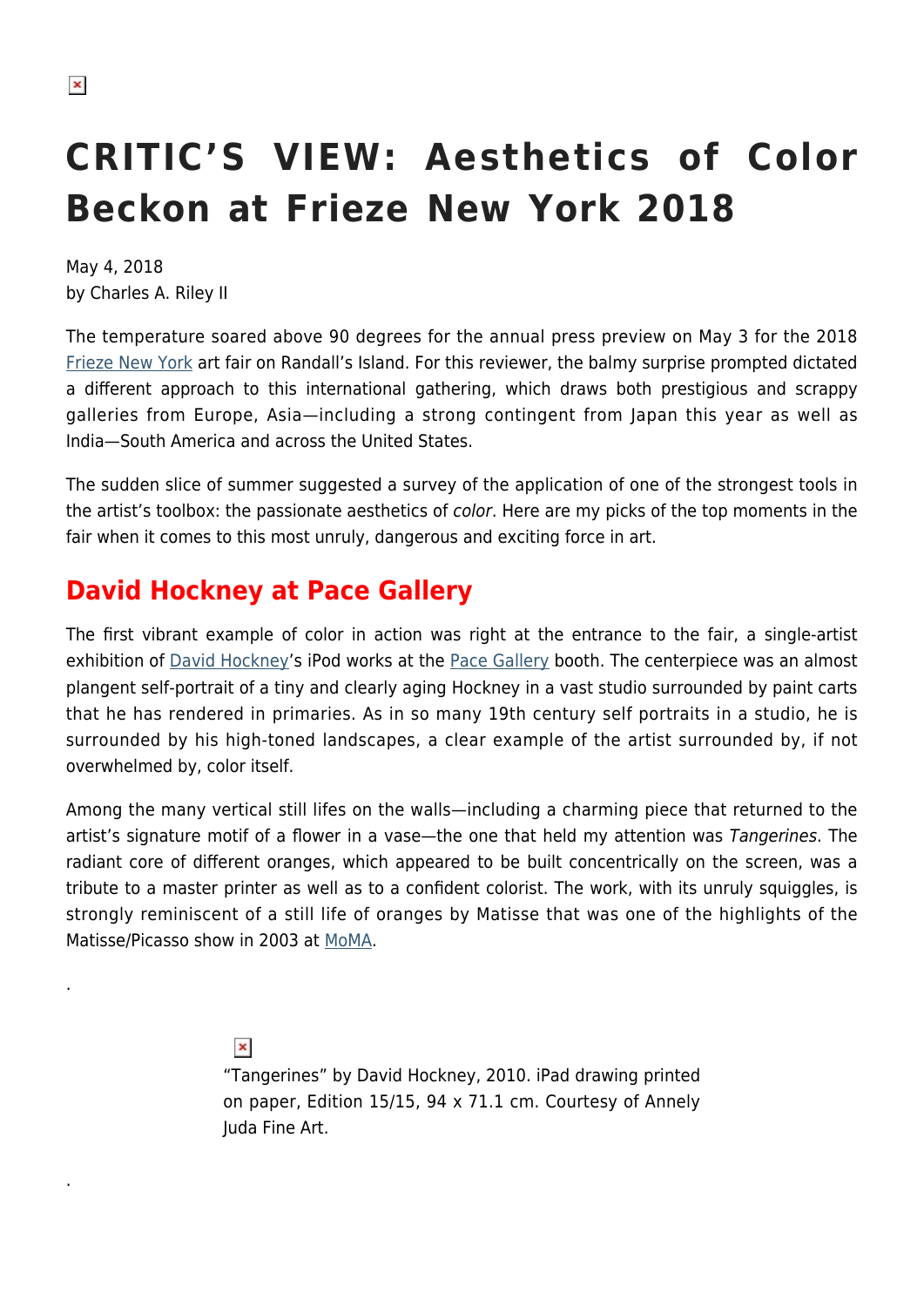In addition to the Hockney exhibit at Pace, there is another piece by the artist in the booth of the [Offer Waterman](https://www.waterman.co.uk/) gallery from London, where an early oil on board painting titled Erection offers a decidedly different perspective on a familiar artist. Under the influence of Alan Davie, whose work he had seen in March of 1958, Hockney took a flyer on Abstract Expressionism in this work in a geological palette of browns and olives. It is as far from the iPod prints and the bright, cheery Tangerines as can be imagined, a superior example of the metamorphoses that artists' careers can negotiate.

> $\pmb{\times}$ "Erection" by David Hockney, 1959-60. Oil on board, 48 1/8 x 36 5/8 inches. Courtesy of Offer Waterman.

### **Josef and Anni Albers at Alan Cristea Gallery**

.

.

.

No investigation of color or color theory can be complete without considering the work of losef and [Anni Albers,](http://www.albersfoundation.org/) and the perfectly hung [Alan Cristea Gallery](https://www.alancristea.com/) booth includes works on paper by both husband and wife. This was not the boldest color moment in the fair by far, but Albers was the philosopher who taught a generation to remain wary of color and its tricks. "Color deceives continually," he admonished his Yale cohorts, who included so many of the great artists of later generations—from Richard Serra and Eva Hesse to Jennifer Bartlett and [Chuck Close](https://hamptonsarthub.com/2013/09/09/art-review-sumptuous-portraits-by-chuck-close-at-guild-hall-museum/) (and by extension, Peter Halley).

Albers was also a superb musician, and Anni was a weaver, so that their approach to a visual phenomenon on a two-dimensional plane was also shaped by their understanding of other media, and their complete grasp of the idea that color behaves differently in different mediums (glass, textiles, paint).

Alan Cristea Gallery is also a marvelous booth for a great black-and-white moment in the fair, a little "chapel" dedicated to the grainy prints of the sculptor Anthony Gormley.

Meanwhile, the natural complement to the Albers' works was a revelatory group of casein tempera and enamel paintings on canvas by the Italian artist Carla Accardi, the best of the Spotlight series of booths, shown by [Partners & Mucciaccia.](https://www.partnersandmucciaccia.net/)

> $\pmb{\times}$ "Camino Real" by Anni Albers, 1967. Screenprint on Mohawk Superfine Bristol paper, 23 2/5 x 22 inches. Courtesy of Alan Cristea Gallery, London.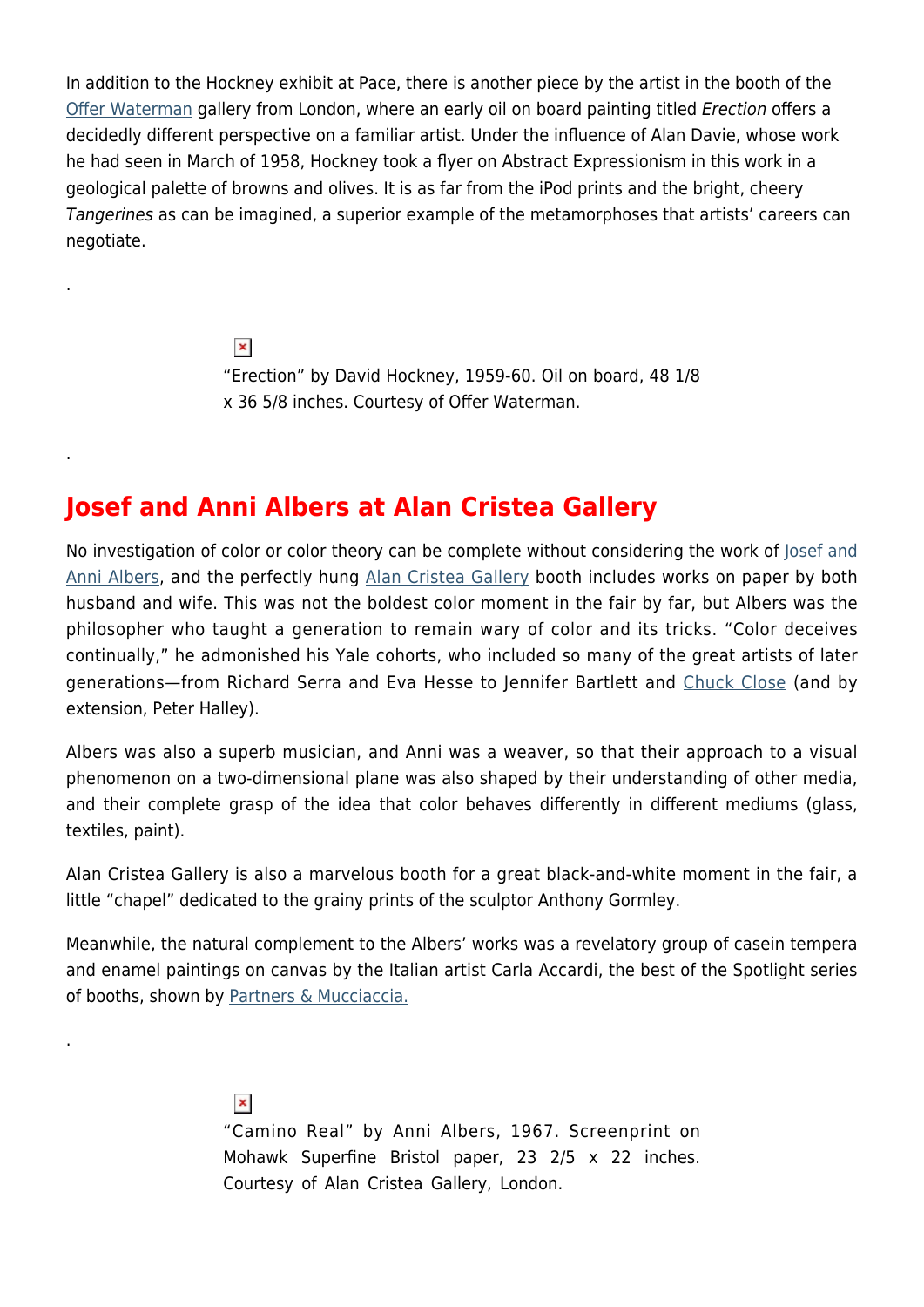# **Robert Motherwell and William Tillyer at Bernard Jacobson Gallery**

It's a tossup whether the best thing about the [Bernard Jacobson Gallery](http://www.jacobsongallery.com/) booth is the glorious offering of paintings by [Robert Motherwell](https://hamptonsarthub.com/2014/08/25/art-review-at-guild-hall-motherwells-process-of-evolution-revealed/) and others or the proprietor himself, who has just published an extraordinary and personal biography, Robert Motherwell. The book is subtitled The Making of an American Giant, and the chapter on Black Mountain College is fantastic.

Motherwell, the artist who coined the term "Abstract Expressionism," was, in at least one major work in this booth, a true example of the action painting he championed so eloquently in his writings and his teaching.

Probably the most significant painting in the fair is an early, messy, gestural, skeptical and utterly unforgettable exploration of the Elegy to the Spanish Republic matrix that Motherwell visited more than 200 times. A significant departure in this unique case is that the oblong form that dominates those compositions is a cloud of lovely blues. Blue happens to be Motherwell's most ingratiating color, and it sings its steady pitch through several works in the booth.

Another Motherwell in this booth incorporated elements of three major series—the Elegies, the Open paintings and the "Je t'aime" paintings—in one work that the artist repainted over the course of three decades.

Also on view at Bernard Jacobson Gallery is the work of the English artist [William Tillyer,](http://www.tillyer.com/) which trilled between a grid of colored squares at its right side and an impasto-laden, color saturated abstraction from a still life of flowers in a vase on its left. The work made me think of the still life basis for so many Hans Hofmann paintings made in New York, including the ones his students would make. As much as I appreciated seeing Tillyer's work, it was the big, dark Motherwell that held my eye.

#### "A View No. 1" by Robert Motherwell, 1958. Oil on canvas, 81 1/10 x 104 inches. Courtesy of Barnard Jacobson Gallery.

#### $\pmb{\times}$

 $\pmb{\times}$ 

.

.

.

"Large Blue Vase with Arranngement after a Painting by Jan Davidszoon de Heem" by William Tillyer, 2018. Acrylic on fabric amd acrylic mesh, 70 9/10 x 70 9/10 inches. Courtesy of Bernard Jacobson Gallery.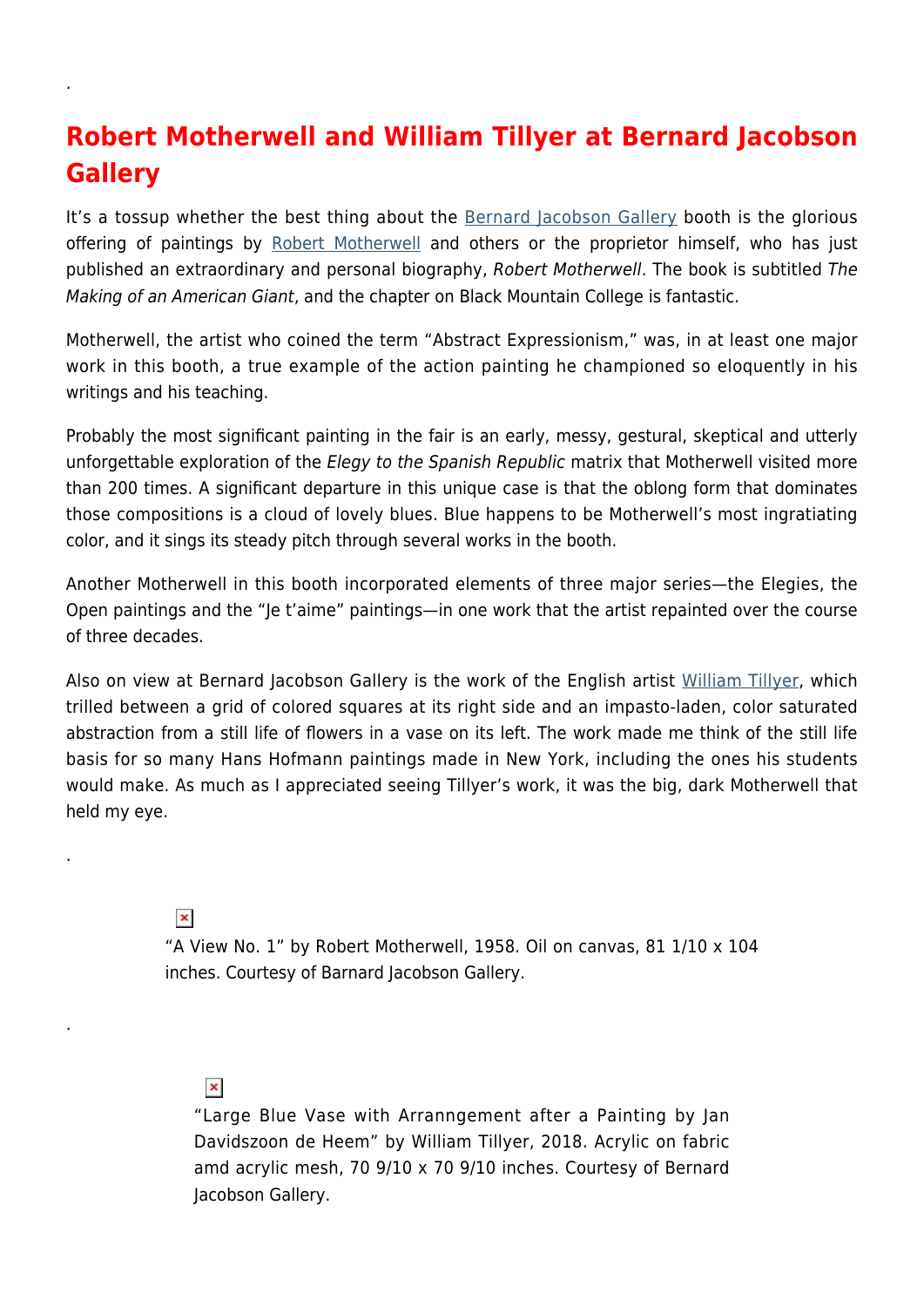# **Peter Halley at Waddington Custot**

In many ways, [Peter Halley](https://www.peterhalley.com/) could be considered the Motherwell of the turn of the 21st century if you compare their writings, although the comparison to Frank Stella always seems inevitable. Halley uses color differently from so many of the artists who are identified with chromaticism, from Delaunay and Matisse through, to take an example under the tents, Hockney or Leon Polk Smith (at Lisson). The aggressive neon or metallic squares on their rude stucco surfaces invade the room, reminding us of the sheer vibratory potency of color to transform space.

Hung in a massed chorale, as in the [Waddington Custot](https://www.waddingtoncustot.com/) booth, they have a cumulative tendency to over-activate the rods and cones of the healthy eye. A slightly more sedate experience is offered by the archival works on paper, studies for each and every painting that Waddington Custot has, with admirable scholarly assiduousness, included in the exhibition.

 $\pmb{\times}$ 

"Dust" by Peter Halley, 2009. Acrylic, Day-Glo acrylic and Roll-a-Tex on canvas, 80 x 57 inches. Courtesy of Waddington Custot.

#### **Eiji Uematsu at Gallery 38**

.

.

.

.

Not all color has to blow the viewer away. There is room for subtlety in the spectrum, and this is why an exquisite installation of ceramic works by [Eiji Uematsu](https://www.artsy.net/show/gallery-38-eiji-uematsu-in-the-water-the-depths-of-the-forest) at the [Gallery 38](https://www.gallery-38.com/welcome-en/) booth is such a relief in some ways. "I feel clay. I see clay. Rainy days, sunny days, seasons changing, flowers blooming," the artist writes in a quiet statement that perfectly complements the keyboard-like procession of vertical bars, divided in two and three tones, usually warm and cool, that turn a corner in the booth.

On the floor are the sandy, coarse sculptures that are the reminders of the "natural" color of his local clay, but the plaques are made with "cosmetic clay" applied to the surface and fired to their delicate pastel tones. Thankfully, for a moment the hubbub of Frieze faded away. I had a comparable sigh of relief on seeing an [Ann Truitt](http://www.matthewmarks.com/new-york/artists/anne-truitt/) drawing at the [Matthew Marks Gallery](http://www.matthewmarks.com/), a tiny slice of cerulean blue along a horizon of light pencil.

> $\pmb{\times}$ "Karuta" by Eiji Uematsu, 1986. Clay, 32 3/10 x 5 1/10 inches. Courtesy of Gallery 38.